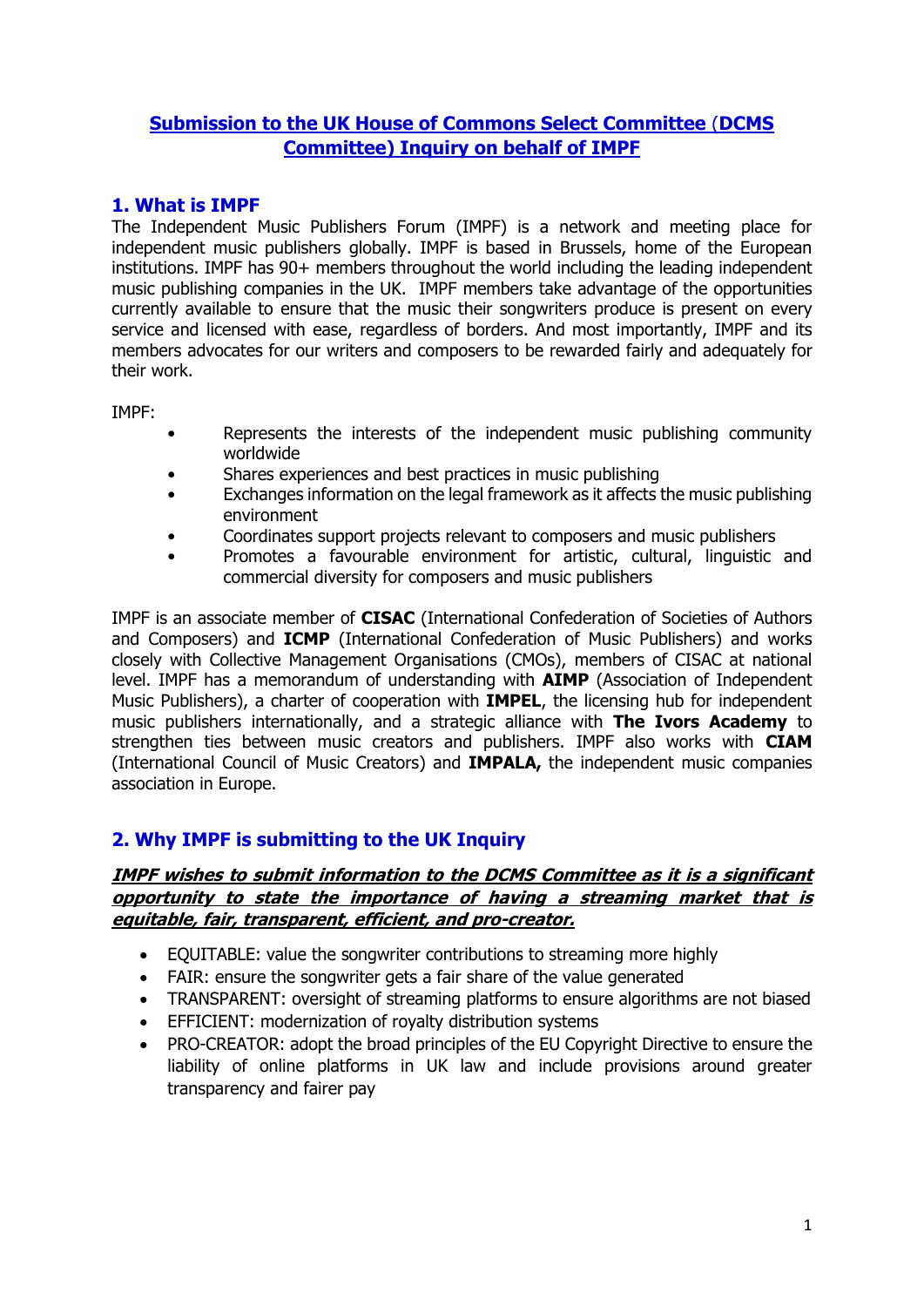### **3. What a music publisher does**

The job of a publisher is to help realise the ideas of songwriters and composers, and invest time, money, creativity, and passion in their creations. Indie music publishers offer a particularly customised, boutique level of personal attention to their songwriters and composers.

Music publishing is one of the pillars of the music industry, overseeing the whole process of musical creation. Music publishers are present from the very beginning of the creative process, and in many cases, often initiate creative projects.

Music publishers are responsible for ensuring that artistic potential and creative works are optimised and made available to the public through all possible channels. **Music publishing is a strategic partnership where publishers help authors, lyricists and composers to maximise their growth and aims to provide them with the very best environment in which they can develop their career to the fullest. The revenue generated by music publishers is split between the publishers and their composers / authors depending on their contractual arrangements.**

#### **4. Recent developments in music publishing**

The music publishing industry has experienced dramatic changes in recent years. Digitally delivered music has steered consumers towards cheaper ways of accessing music. Mergers and acquisitions mean fewer companies, which weakens the bargaining position of independent music publishers. **Online licensing is fast becoming the major source of income for publishers and writers. IMPF wants to ensure that indie music publishers are getting their fair share, in what is mostly an opaque process with, at times, minuscule returns.**

Additionally, the gravity of the Covid-19 pandemic is a major challenge for the music industry as a whole. With high levels of self-employment and scant access to social benefits, any loss of income directly threatens the very existence of not only thousands of authors, composers and performers, but publishers and the rest of the music chain, many of whom struggle to earn a living even under normal circumstances. The music sector is among the first and hardest hit by this unprecedented crisis.

### **5. How the music publishing market is divided**

There are three major music publishers – Sony/ATV Music Publishing (Sony/ATV), Universal Music Publishing Group (UMPG) and Warner/Chappell Music. Together they hold approximately 55% of the market. In addition, there are larger international music publishers, as well as thousands of mid-sized and smaller music publishers, among them self‐published songwriters. A publisher is considered "independent" if its market share is lower than 5% of the overall music publishing market. This is in line with the definition of an indie company followed by the Association of Independent Music (AIM) in the UK, which defines a "major" as "a multinational company which (together with the companies in its group) has more than 5% of the world market(s) for the sale of records or music videos."

### **6. Digital Income**

Digital accounted for 19.1%, or EUR 1.61 billion globally in 2018. In some countries digital is approaching 50% of total publishing royalties: in Mexico, it is nearly 49% of publishing collections; in Sweden it is almost 43% of collections. China and India have also seen huge jumps in digital royalties. Digital income still represents less than one-fifth of global music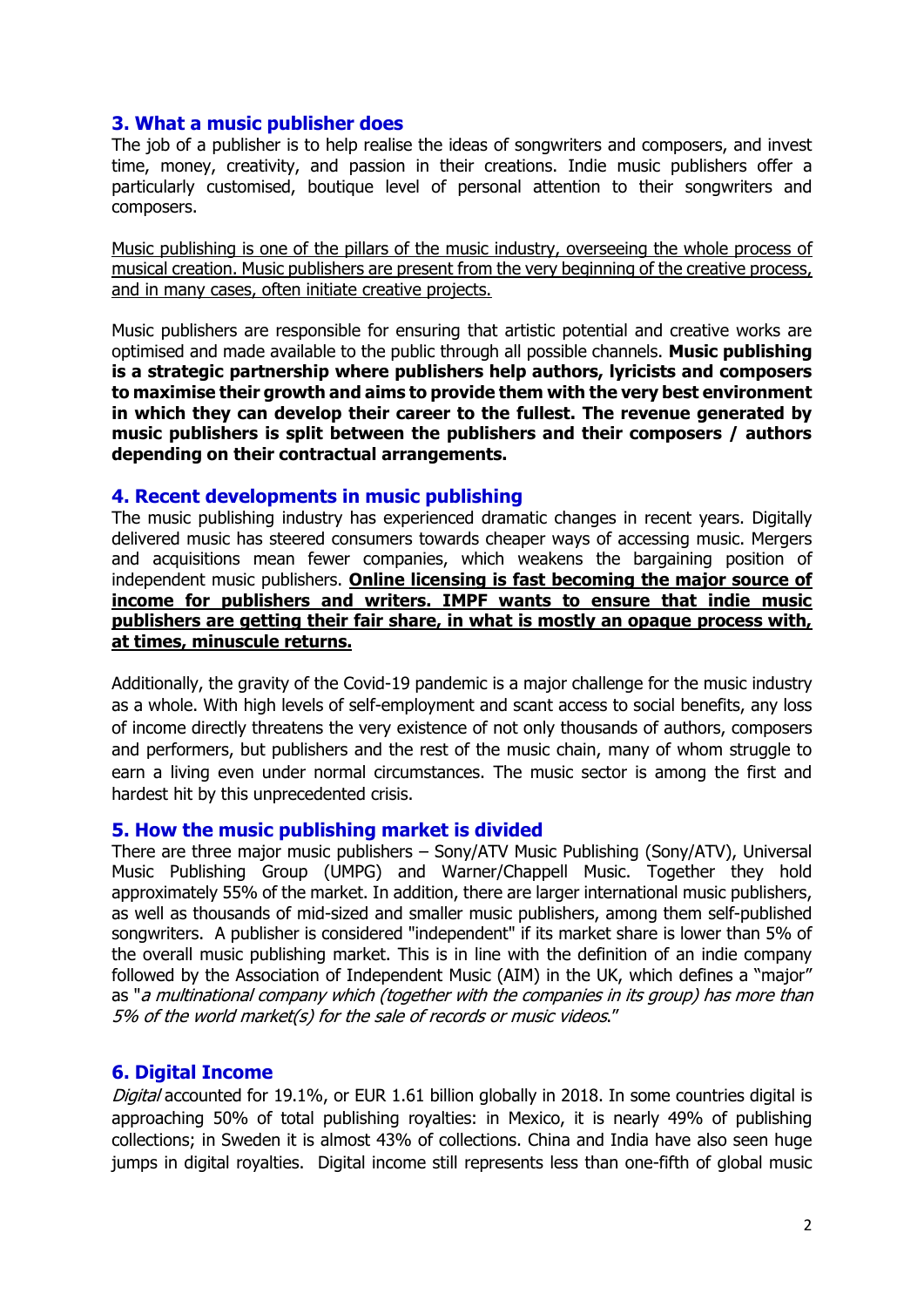## publishing revenues. **And this is due to a fundamental flaw in a legal environment that devalues creators and their works.**

It is critically important to tackle the reluctance of some online services to sufficiently remunerate rightsholders for the use of online copyright-protected content. Acknowledged to be of grave concern, the value gap was included in the recent European Union Copyright Directive. **Getting online services to "pay fair" for the music content that enables them to generate large profits, remains at the core of what music publishers and songwriters demand.**

## **7. Top Markets Globally and Digital Services**

The United Kingdom is one of the top ten global markets. PRS for Music distributed EUR 782.3 million in royalties in 2019. PRS for Music's results for 2019 showed digital accounted for 22.1% of performance royalties. The share of the independent music publishing market in the UK is estimated to be 33% of the total national market. That is six points higher than the global estimate of 27% for the indie market worldwide.

**Streaming and digital services are clearly growing, and indie publishers want to look at ways of ensuring that the true value of their songwriters and composers work is fully recognised.** The "value gap" continues to be addressed in different regions of the world and it is crucial that policy makers understand that the "safe harbour" regime can no longer be used to exempt certain online services from the normal conditions of music licensing. The misuse of this "exemption" by some service providers in recent years amounts to robbery.

In the EU, the Copyright Directive, which aims to address this lack of a level playing field, is in the process of being transposed into national legislation of the Member States. Efficient and accurate implementation is crucial to ensuring that rightsholders are fairly and sufficiently remunerated for the use of their online copyright-protected content. It is hoped that the UK government will implement some similar initiatives and/or legislation to address the issue in the UK. However, it should be noted that low levels of digital income – some one-fifth of the global music publishing income – are not merely due to "safe harbour" issues, but also due to the way licenses are negotiated and the total value of the pot. Unfortunately, as previously noted, we are still seeing a blatant misuse of the safe harbour provisions by certain providers to enhance their negotiating advantage and to pay grossly unfair rates to rightsholders.

**Rethinking the way streaming licences are negotiated and granted is clearly on the table.** This is particularly important given the impact of Covid on the music industry.

### **8. The impact of Covid-19**

It is impossible to address the issue of fairness in digital licensing without also putting it against the current serious and devastating impact of the Covid pandemic on the music industry. Around the world, there has been a wave of cancellations and postponements of live performances, with many, many more to come. This is having a dramatically ill effect on the livelihoods of all those working in, and connected with, the music sector. While some Collective Management Organizations have ventured to calculate estimated losses, the real impact will only be known, and felt, well into next year, given the timeline between collection and distribution.

As the scale and nature of disruption caused by the pandemic continues to evolve, our industry is facing one of the most significant challenges we have ever encountered. Right now, music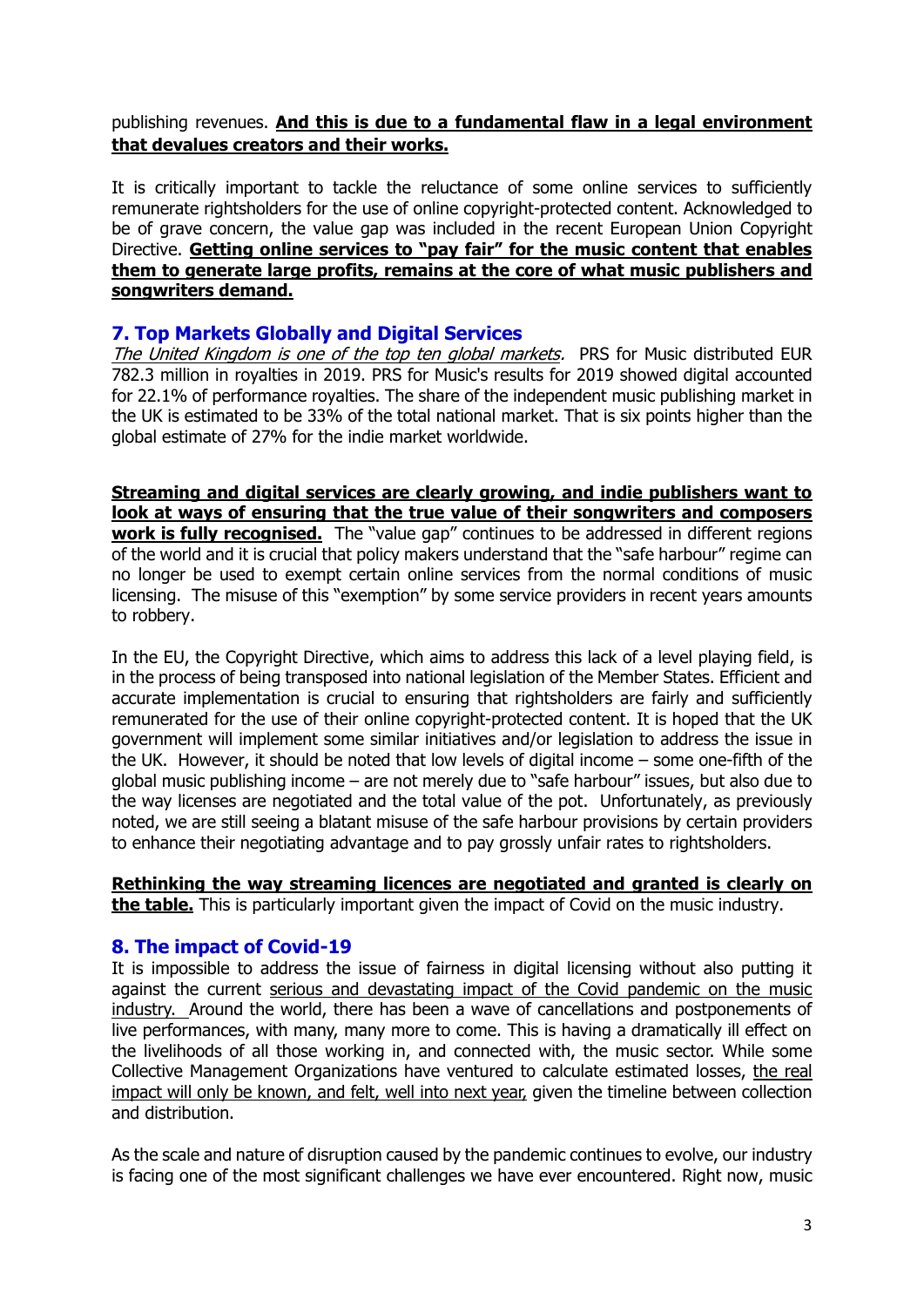creators are suffering terribly. And as the sector is ever more dependent on streaming royalties, **much more needs to be done to get songwriters a better, fairer deal in the digital market.** 

### **9. Licensing**

Licensing agreements are the optimal way to ensure that that the works of the authors and composers music publishers represent are rewarded and protected from copyright infringement. While we defend and respect the contractual freedom of all parties involved, we are seeing some digital services claiming that it is not feasible for a platform to obtain authorisation from all rightsholders for the use of protected content on its service. **Let's take a moment here to remind ourselves that copyright is a fundamental right.** When engaging in a copyright relevant act, rightsholders' authorisation is needed. This is a nonnegotiable principle. Licensing agreements are therefore the most secure way of obtaining authorisations to communicate to the public or make copyrighted works available to the public.

#### **10. Streaming Rates**

The streaming rates issue is the most important and urgent priority for the wider community to address. It is, in fact, a defining issue for where we are at and where we are going to. Rates for publishers have been low from the outset. While record labels are reporting dramatic increases in revenues from streaming services, the publishing sector (and thereby the songwriters and composers they represent) does not benefit from this growth. The publishing sector receive rates of (approx.) 15% for subscription services. This is occurring at a time when the song is becoming more valuable as the business moves to a track-based model. Simply put songwriters, CMOs and publishers need to generate a larger share of digital revenue. **The amount of revenue that streaming services make off the back of creators' work and the gross disparity and inequality of what they pay out has become scandalous. Streaming services need to better support composers and authors for their work. Pay-up and Pay fair.**

### **11. Members of IMPF**

| <b>ABKCO Music &amp;</b><br><b>Records</b> | <b>Bloc Notes Editions</b>              | <b>Doite Media</b>                                 |
|--------------------------------------------|-----------------------------------------|----------------------------------------------------|
|                                            | Broma 16                                | <b>Domino Publishing</b>                           |
| <b>Active Music</b><br><b>Publishing</b>   | <b>Bucks Music Group</b>                | <b>Downtown Music</b>                              |
| <b>Akin Publishing</b>                     | <b>Budde Music</b><br><b>Publishing</b> | <b>Ediciones Musicales</b><br>Clipper's            |
| <b>All Stars Music</b>                     | <b>Café Concerto</b>                    | <b>Edition Bjorlund</b>                            |
| <b>Alondra Music</b>                       | <b>CCS Rights</b>                       | <b>Edition Intro Meisel</b>                        |
| <b>Altafonte Music</b>                     | <b>Management</b>                       | <b>Editions Liechti &amp; Cie</b>                  |
| <b>Angry Mob Music</b>                     | Cloud 9                                 | <b>Edizioni Curci</b>                              |
| <b>Aporia Records</b>                      | <b>Cosmos Music</b>                     | <b>Elements Music</b>                              |
| <b>Atlas Music Publishing</b>              | <b>Publishing</b>                       |                                                    |
| <b>Beggars Music</b>                       | <b>Crunchy Tunes</b>                    | <b>El Pedrosillo Ediciones</b><br><b>Musicales</b> |
| <b>Big Pop Studios</b>                     | <b>CTM Publishing</b>                   | <b>Expected Ones Music</b>                         |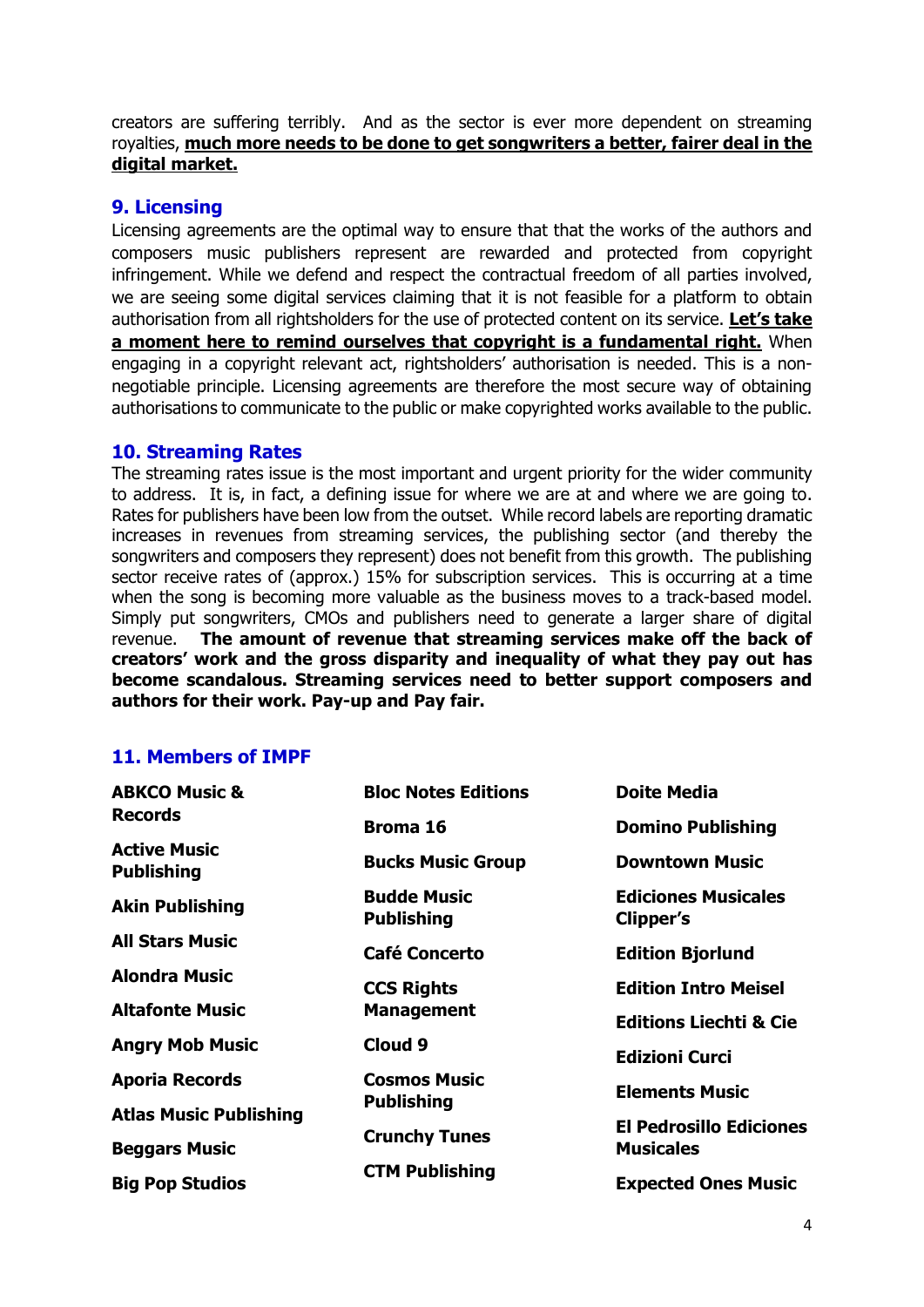**Freecut Music**

**Freibank Music** 

**Publishing**

**Fujipacific Music**

**Gazell Music**

**GL Music**

**Globe Art Publishing**

**GMI Rights Management**

**Golba Music**

**Halit Music**

**Interstellar Publishing**

**K9 Music Publishing**

**Kassner Associated Publishers**

**Lusitanian Music Publishing**

**Mattie Music Group**

**Median Muzik Edisyon**

**Melodie der Welt**

**Metatron Group**

**Misty Music**

**Mushroom Music Publishing**

**Music Asset Management**

**Musica Global**

**Music Market**

**Musou Music Group**

**Nanada Music**

**Nordic Music Society**

**OMSA**

**Oud Production**

**Oyez!**

**Pearl Note Music**

**PEN Music Group**

**Playground Music Scandinavia**

**Red Brick Songs/Casablanca Media**

**Publishing**

**Reel Muzik Werks**

**Reservoir Media**

**Rocking Gorillas Music**

**Rossio Music Publishing**

**Rudi Schedler Musikverlag**

**Schubert Music Europe**

**Seed Point Music Publishing**

**Sheer Publishing Africa**

**Smilodon**

**SMV Schacht Musikverlage**

**Strengholt Music Publishing**

**Strictly Confidential Music Publishing**

**Sugarmusic**

**Talit Muzic Publishing**

**Target Tunes**

**Teddysound**

**The Bank Music**

**Third Side Music**

**TJ Musicservice**

**Tro Editions Essex**

**22D Music Group**

**Unlimited Music Brasil**

**Velvetica Music**

**Wintrup Musikverlag**

**Wixen Music Publishing**